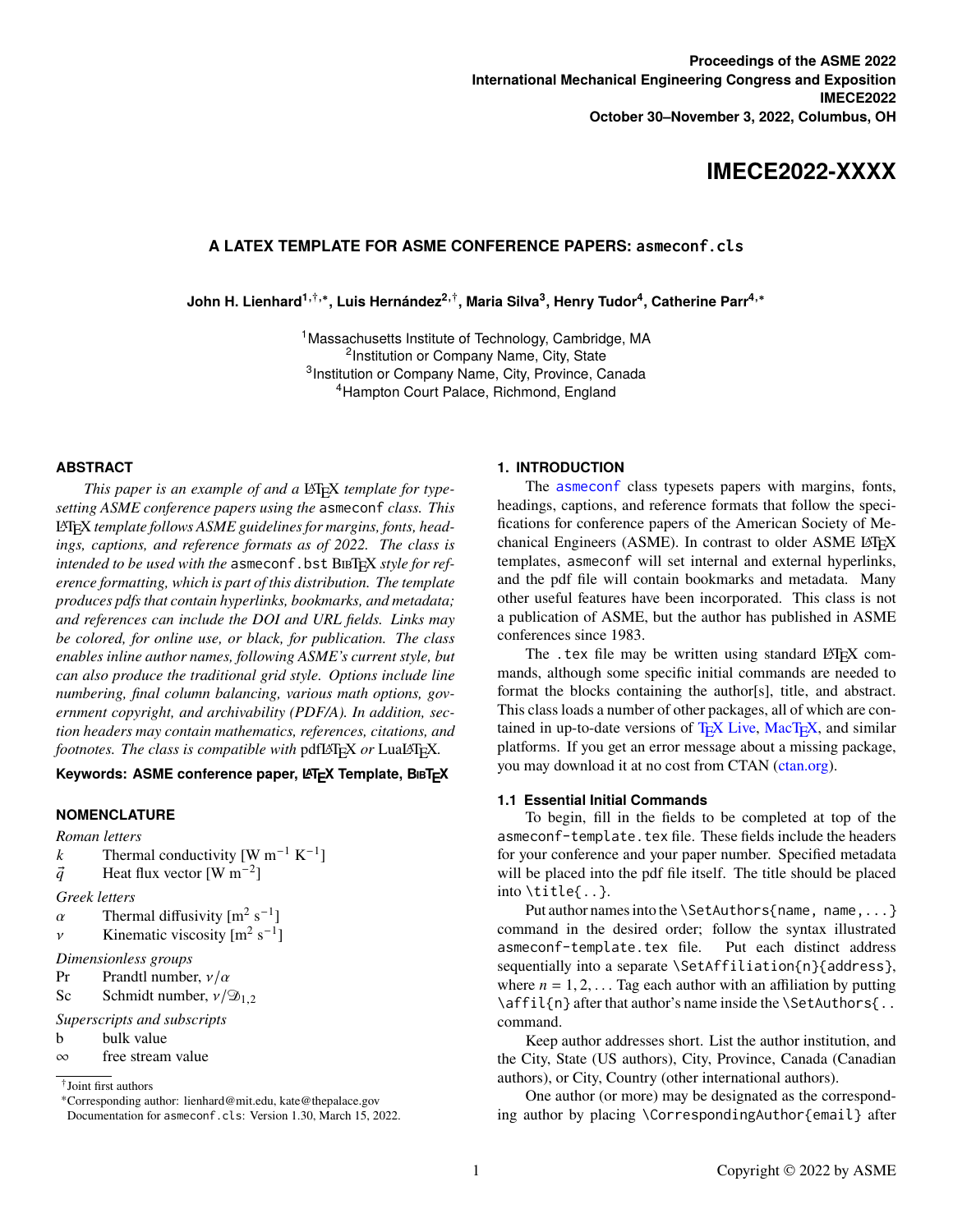

<span id="page-1-1"></span>**FIGURE 1: CAPTION WITH MATH, EQN. [\(1\)](#page-1-0):**  $z = (r, \phi)$  [\[7\]](#page-4-0)

\affil{n}. Two or more authors may be joint first authors by putting \JointFirstAuthor after \affil{n}.

After setting up the headers, authors, and title, issue the \maketitle command.

The abstract text must be placed into \begin{abstract} ... \end{abstract}. The abstract will automatically be italicized. Keywords may be included using the \keywords{..} command. The keyword command *must* be issued before the abstract environment.

#### **2. REFERRING TO CITATIONS, FIGURES, AND EQUATIONS**

Citations are automatically numbered [\[1\]](#page-4-1). They should be inserted in the text using a \cite{ref} command  $[2, 3]$  $[2, 3]$  $[2, 3]$ . The citations will be automatically sorted and compressed if they are given in a set  $[1-6]$  $[1-6]$ . A specific reference may be named with an abbreviation, as in Ref. [\[6\]](#page-4-4). See the asmeconf-sample.bib file and Sect. [5](#page-2-0) for examples of entering references.

For ASME conference papers, the labels Equation and Figure should be abbreviated when they do not start a sentence, as in Eq. [\(3\)](#page-2-1) and Fig. [1.](#page-1-1) Figure [1](#page-1-1) is spelled out when it starts a sentence. Equation [\(3\)](#page-2-1) is spelled out when it starts a sentence.

Equations are typeset in the usual way and will be automatically numbered. The class file loads the amsmath and mathtools packages. Further, the newtxmath package used for the math fonts includes many additional features (see Sect. [6\)](#page-2-2).

<span id="page-1-0"></span>
$$
\vec{q} = -k\nabla T \tag{1}
$$

ASME prefers SI units. (U.S. style units may follow in parentheses.) Be sure to put all symbols into the nomenclature list, including their units.

## **3. SECTION HEADINGS AND CAPTIONS**

ASME requires that section headings and captions be set in an uppercase, sans serif font. The class will do this automatically. You can place \cite{..}, \ref{..}, \label{..}, and mathematics into headings and captions directly, as you would in the main text. Do not enclose them braces, e.g.  $\{\cite\,.}\}$ ,

<span id="page-1-4"></span>**TABLE 1: A SIMPLE TABLE**

| Experiment    | $\mu$ [m/s] | $T$ [°C] |
|---------------|-------------|----------|
| <b>Run</b> 11 | 12.5        | 103.4    |
| <b>Run</b> 12 | 24          | 68.3     |

<span id="page-1-5"></span>**TABLE 2: TABLE WITH MORE COMPLICATED COLUMNS**

| Experiment                              | $\mu$ [m/s] | $T$ [ <sup>o</sup> C] |
|-----------------------------------------|-------------|-----------------------|
| The first test we ran<br>this morning   | 124.3       | 68.3                  |
| The second test we.<br>ran this morning | 82.50       | 103.46                |
| Our competitor's test                   | 72.321      | 141.384               |

which will cause errors. You can place \footnote{..} into headings, but not into captions. $1,2$  $1,2$ 

Text in section headings and captions will not be capitalized if enclosed in a \NoCaseChange{..} command.

Sections may either be numbered or left unnumbered.

Simple mathematical expressions can be used in either captions or section headings. For a section heading that includes more complicated math (and macros), you may use the optional argument of \section[..]{..} to create a pdf bookmark without losing characters or producing warnings or errors. See the asmeconf-template.tex source file for examples of this procedure. These bookmarks should usually be text expressions, although some math is supported.

To override the sansbold math version in captions, put \NoCaseChange{\mathversion{normal}} in the caption.

#### **3.1 Subsection and Sub-subsection Headings**

Subsections and sub-subsection headings should be entered in title case, with the first letter of primary words capitalized. Sub-subsections (i.e., paragraphs) are never numbered.

#### **4. TABLES AND FIGURES**

Table [1](#page-1-4) is an example of a simple table. Table captions should be placed above tables. The class loads the booktabs package (used for horizontal rules in Tables [1](#page-1-4) and [2\)](#page-1-5), and the array and dcolumn packages which provide extended capabilities for columns in the tabular environment (see Table [2\)](#page-1-5). Table [3](#page-2-3) is an example of a table that spans two columns. Two column tables (and figures) will always float to the top of a later page.

Figure captions go below figures. Figure [2](#page-3-0) is an example of a figure that spans two columns and includes subfigures. The text in figures (and tables) should be no smaller than 6 point type. Images in figures are handled by the standard graphicx package.

Landscape figures and tables may be produced at full-page size by putting \usepackage[figuresright]{rotating} in your .tex file's preamble and using the sidewaystable\* and sidewaysfigure\* environments  $[8]$ .

<span id="page-1-2"></span><sup>&</sup>lt;sup>1</sup>See tex-stackexchange for various approaches to footnotes in captions, if they seem necessary. For footnotes in tables, use the tablefootnote package.

<span id="page-1-3"></span><sup>&</sup>lt;sup>2</sup>Sequential footnotes are automatically separated by a comma.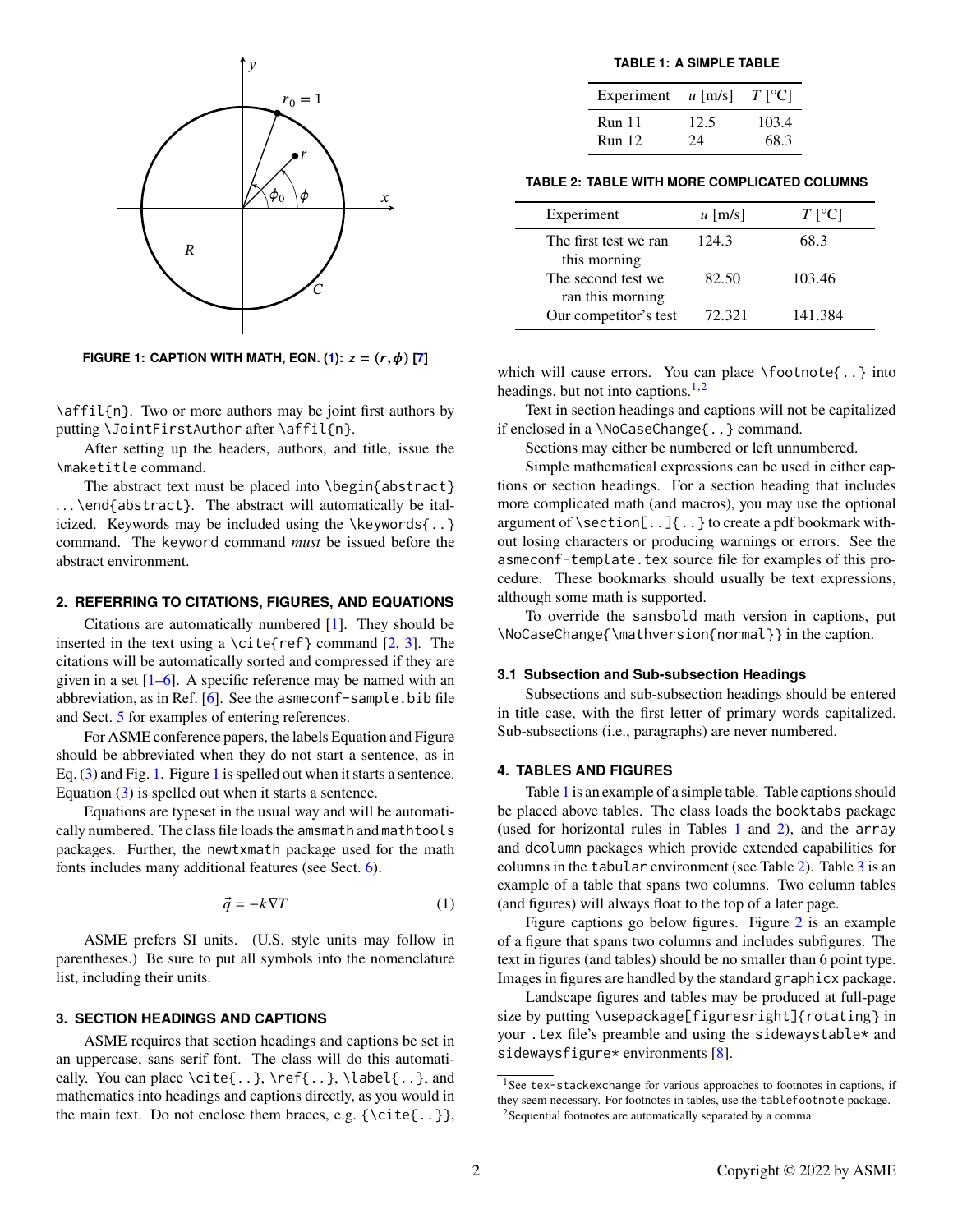#### <span id="page-2-3"></span>**TABLE 3: A TABLE SPANNING TWO COLUMNS**

| $\boldsymbol{x}$ | erf(x)  | erfc(x) | $\mathcal{X}$ | erf(x)  | erfc(x) |
|------------------|---------|---------|---------------|---------|---------|
| 0.00             | 0.00000 | 1.00000 | 1.10          | 0.88021 | 0.11980 |
| 0.05             | 0.05637 | 0.94363 | 1.20          | 0.91031 | 0.08969 |
| 0.10             | 0.11246 | 0.88754 | 1.30          | 0.93401 | 0.06599 |
| 0.15             | 0.16800 | 0.83200 | 1.40          | 0.95229 | 0.04771 |
| 0.20             | 0.22270 | 0.77730 | 1.50          | 0.96611 | 0.03389 |
| 0.30             | 0.32863 | 0.67137 | 1.60          | 0.97635 | 0.02365 |
| 0.40             | 0.42839 | 0.57161 | 1.70          | 0.98379 | 0.01621 |
| 0.50             | 0.52050 | 0.47950 | 1.80          | 0.98909 | 0.01091 |
| 0.60             | 0.60386 | 0.39614 | 1.8214        | 0.99000 | 0.01000 |
| 0.70             | 0.67780 | 0.32220 | 1.90          | 0.99279 | 0.00721 |
| 0.80             | 0.74210 | 0.25790 | 2.00          | 0.99532 | 0.00468 |
| 0.90             | 0.79691 | 0.20309 | 2.50          | 0.99959 | 0.00041 |
| 1.00             | 0.84270 | 0.15730 | 3.00          | 0.99998 | 0.00002 |

## <span id="page-2-0"></span>**5. REFERENCE FORMATTING WITH asmeconf.bst**[3](#page-2-4)

The asmeconf.bst BIBTEX style follows the reference styles shown on ASME's conference web site in 2022.<sup>[4](#page-2-5)</sup> Examples for these and many other cases are given in the asmeconf-sample.bib file, which is part of this distribution. Citations and references are managed by the standard natbib package. Nevertheless, a few comments are necessary.

**DOI, URL, and eprint.** Include DOI numbers when they are available. URL's may alternatively be given. ASME requests that URLs point to a document's abstract.

Basic support for eprint numbers is also included, generating a url at the end of the citation. The archive type may be specified using the macros arxiv, googlebooks, hdl, jstore, oclc, or pubmed (e.g., archive=hdl, *without* braces). Both eprint and archive fields *must* be given. Other root urls may be invoked using archive = {https://another.url.org/}.

**Online Sources.** A bibliography entry @online{.. is included for citation of online sources, such as web pages. A url or eprint with archive must be included. See the examples of use in the asmeconf-sample.bib file.

**Date Accessed.** The urldate={ $\ldots$ } field may be used to provide the date on which a given url was accessed. By default, the text printed will be Accessed 'date',. The word "Accessed" may be changed using the urltype={..} field.

**Conference Location and Date.** To specify the city and date of a conference, you can use venue={..} and eventdate={..} with the entries @inproceeedings{.. and @proceeedings{...

**Capitalization of Titles.** ASME's bibliography style requires that document titles be in title case. The first letters of principal words are capitalized. Do this in the .bib file.

# <span id="page-2-2"></span>**6. MORE ON MATH:**  $\vec{u} \cdot \vec{\omega} = 0$

In most cases, the need for a wide equation can be eliminated by using one of the multiline equation environments defined by amsmath, such as align, split, or multline [\[9\]](#page-4-6). The following equation is set with the multline environment:

$$
\frac{\partial}{\partial t} \left[ \rho \left( e + |\vec{u}|^2 / 2 \right) \right] + \nabla \cdot \left[ \rho \left( h + |\vec{u}|^2 / 2 \right) \vec{u} \right]
$$
\n
$$
= -\nabla \cdot \vec{q} + \rho \vec{u} \cdot \vec{g} + \frac{\partial}{\partial x_j} (d_{ji} u_i) + \dot{Q}_v \quad (2)
$$

An example using align appears in Appendix [A.](#page-5-0)

An alternative solution may be to set large equations into two-column-wide tables or figures. An experimental package for setting equations that span two columns, asmewide.sty, can be loaded as well, but that code may require hand-fitting around figures, tables, and page breaks. See the examples in [\[10\]](#page-4-7).

Math italics are used for Roman and Greek letters by default. If you want an upright letter in math, you can use the relevant math alphabet, e.g., \mathrm, \mathbf, \mathsf:

<span id="page-2-1"></span>
$$
\vec{F} = m\vec{a}
$$
 or  $\vec{F} = m\vec{a}$  or  $\mathbf{F} = m\mathbf{a}$  or  $\vec{F} = m\vec{a}$  (3)

To get additional symbols in bold math, use the \bm{..} macro from the bm package (which is loaded by the class) or, for longer passages, use {\mathversion{bold}...}.

The class file also provides upright sans-serif Greek letters with \sfalpha and similar expressions (e.g.,  $\alpha$ , β, γ, δ  $\ldots \alpha, \beta, \gamma, \delta \ldots$ ), in case they are needed (but note that the newtxmath options frenchmath and slantedGreek also affect how Greek letters are presented).

## **6.1 The newtxmath and mathalpha Packages [\[11,](#page-4-8) [12\]](#page-4-9)**

The newtxmath package [\[11\]](#page-4-8), loaded by default, includes many options for mathematics, most of which can be called as options to \documentclass. For example, the upint option selects upright integral signs (rather than slanted integral signs):

```
\documentclass[upint]{asmeconf}.
```
<span id="page-2-4"></span><sup>&</sup>lt;sup>3</sup>If you have text in a section heading or caption that you do not want to be capitalized, such as an SI unit, enclose it in a \NoCaseChange command.

<span id="page-2-5"></span><sup>&</sup>lt;sup>4</sup> asmeconf.bst is intended as a replacement for the old asmems4.bst, which does not follow ASME's current reference formats or support DOI and URL.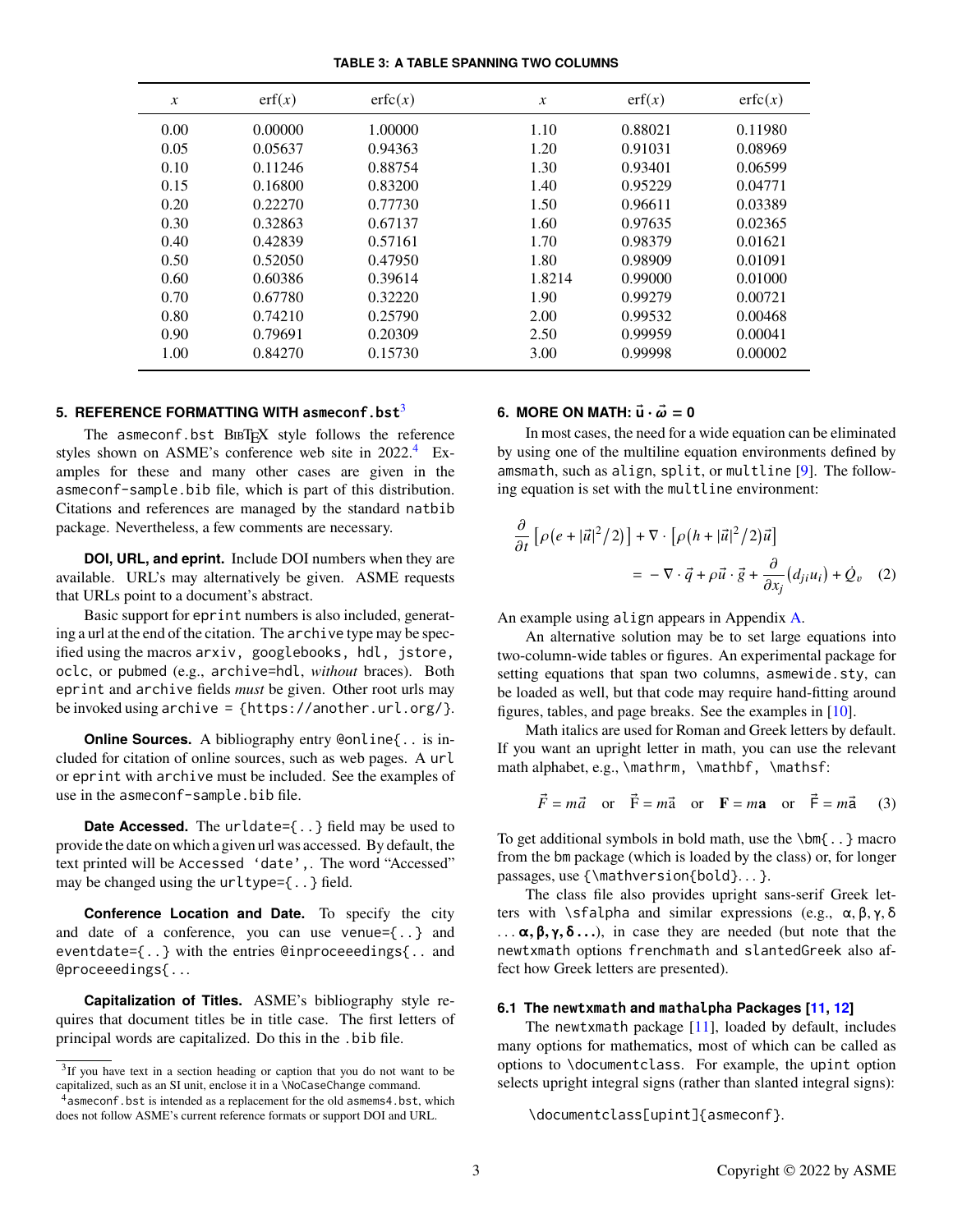

<span id="page-3-0"></span>**FIGURE 2: A FIGURE WITH TWO SUBFIGURES [\[7\]](#page-4-0)**

The option subscriptcorrection improves the spacing of math subscripts. These math options are discussed further in the asmeconf-template.tex file.

In addition, many options for calligraphic, fraktur, and script fonts are available as options to the mathalfa package, which is also loaded. These may be invoked, for example, as

```
\documentclass[mathalfa=cal=boondoxo]{asmeconf}
```
which selects a Boondox font for \mathcal, as in  $A \in \mathcal{P}(A)$ . To find all the font options, refer to the mathalfa package docu-mentation [\[12\]](#page-4-9).

The asmeconf class is designed to be used with newtxmath and does not support the unicode-math package.

## **7. ADDITIONAL OPTIONS FOR asmeconf.cls**

The class accepts a number of options in addition to those already described. These options are discussed next.

## **7.1 Colored Hyperlinks**

ASME requires that all text be **in black** when the paper is submitted for publication. For other uses, authors may obtain colored hyperlinks with the [colorlinks] option.

#### **7.2 Final Column Balancing**

The option [balance] invokes the the flushend package [\[13\]](#page-4-10). This package will attempt to give equal height to the two columns on the last page. The performance of this package is sometimes inconsistent (with odd page layout or, very rarely, errors), so use this option with caution.

## **7.3 Line Numbers**

The option [lineno] invokes the the lineno package [\[14\]](#page-4-11). This option will produce line numbers in the margins. You must run LATEX *twice* for proper placement of the numbers. Tables, captions, and footnotes will not be numbered. Line numbers can be helpful for review and editing, but should not be used in your final manuscript. See the documentation of the lineno package for further commands to control line numbering.

The lineno package is not compatible with the flushend package that makes final short columns the same height. Balancing is automatically disabled when this option is called.

#### **7.4 Grid-Style Author Block**

The option [grid] invokes ASME's grid-style arrangement of author names. Author names are recognized by the commas that separate them. (To include a comma in a name, enclose it in braces.) Line breaks  $(\setminus)$  may be inserted into the address of \SetAffiliation{n}{address} as needed.

Note that ASME interprets the author order in the grid style by reading names from left-to-right in the top row, then left-toright in each subsequent row.

#### **7.5 Changing the Copyright Footer**

The option [nofoot] will omit the ASME copyright from the page footer. The option [govt] will produce a copyright notice for authors who are employees of the U. S. Government. The option [contractor] will produce a copyright notice for authors who are employed by a U. S. Government contractor.

The footers are generated with the fancyhdr package [\[15\]](#page-4-12) and can be changed using the commands of that package. Only the default arrangement matches ASME's style, however.

## **7.6 Archivability: PDF/A**

Compliance with PDF/A standards can be enabled using the option  $[pdf-a]$  when running with pdfLAT<sub>E</sub>X. The default setting is for PDF/A-3u with sRGB OutputIntent (sRGB.icc). If levels 1b, 2b, 2u, or 3b are preferred, use the options [pdfapart=1 or 2 or 3] and [pdfaconformance=b or u]. Note that accessible conformance (a) is not currently possible with  $LATEX$ .

As of late 2021, the LAT<sub>E</sub>X<sub>3</sub> team is phasing in native support for PDF/A in the LATEX kernel, which will make these class options unnecessary when using up-to-date installations.

#### **7.7 Superiors Font**

The newtxtext package includes a superiors font (both numbers and letters) for use in footnote markers and text superscripts. To enable this font, use the option [nodefaultsups].

#### **7.8 Typewriter Font Options**

This font is the sans-serif inconsolata. By default, the word spacing is variable, but option [mono] ends this behavior. A slashed zero is default; option [var0] removes the slash. Option [hyphenate] enables hyphenation. (The hyphenation option is not available if the [fontspec] option is used.)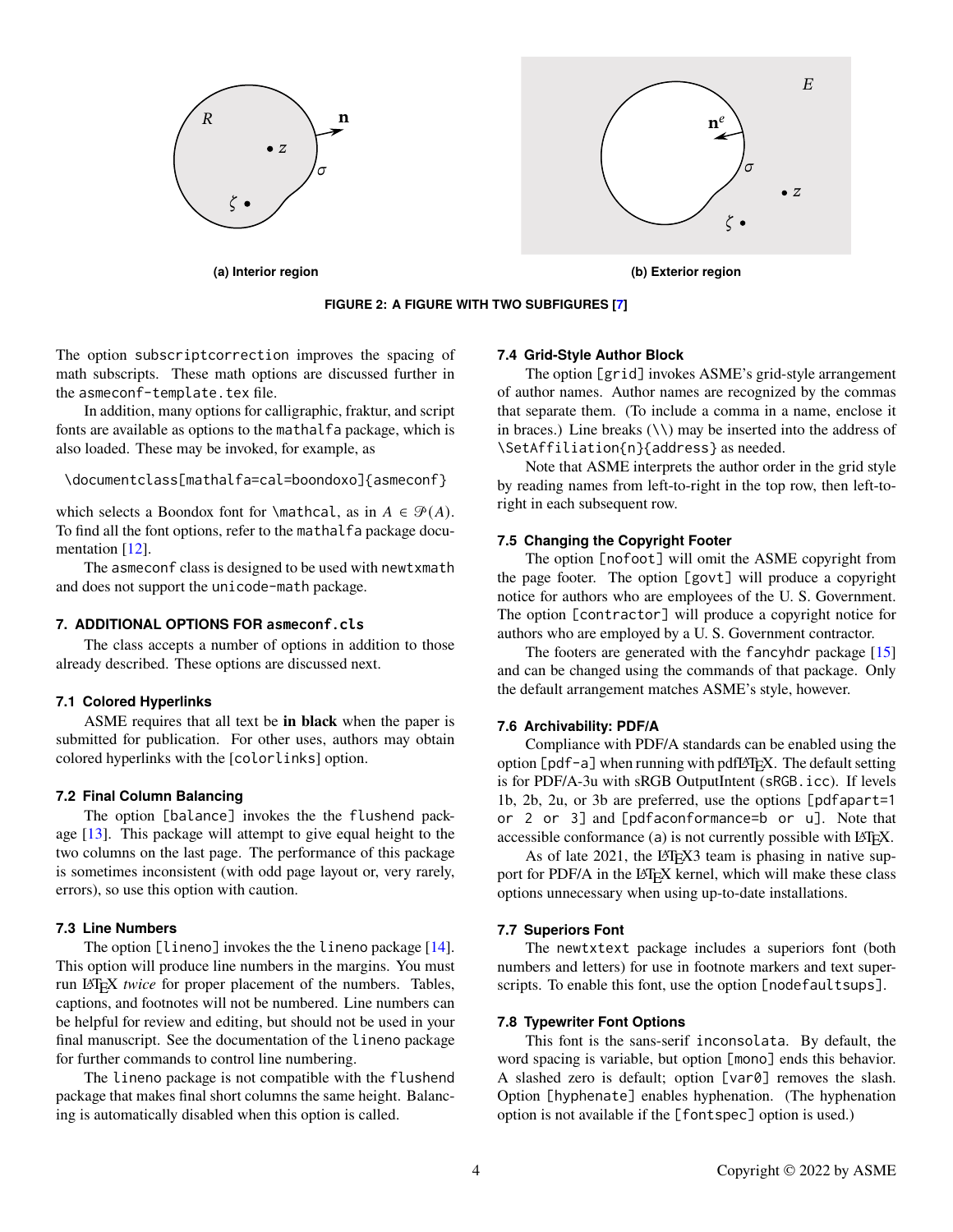## **7.9 Support for Other Languages**

This package can be adapted to incorporate (or entirely use) languages other than English. See Appendix [B](#page-5-1) for details.

# **8. CONCLUSION**

Provide a brief conclusion (3-4 lines).

# **ACKNOWLEDGMENTS**

Place any acknowledgments here.

# **REFERENCES**

- <span id="page-4-1"></span>[1] Ning, Xiang and Lovell, Mary Rose. "On the Sliding Friction Characteristics of Unidirectional Continuous FRP Deposits." *ASME Journal of Tribology* Vol. 48 No. 5 (2002): pp. 2000–2008. DOI [10.1115/1.4042912.](https://doi.org/10.1115/1.4042912)
- <span id="page-4-2"></span>[2] Gibson, Tom A. and Tucker, Matthew A. *The Big Book of Cellular Studies*. John Wiley and Sons, New York (2008).
- <span id="page-4-3"></span>[3] Stevens, Thomas T. "Stochastic Fields and Their Digital Simulation." *Stochastic Methods*. Martimius Publishers, Dordrecht (1999): pp. 22–36.
- [4] Wions, Thomas and Mills, Christopher D. "Structural Dynamics in Parallel Manipulation." *Proceedings of the ASME IDETC/CIE*. DETC2005-99532: pp. 777–798. New Orleans, LA, September 10–13, 2005. DOI [10.1115/1.4042912.](https://doi.org/10.1115/1.4042912) URL [https://doi.org/10.1115/1.](https://doi.org/10.1115/1.4042912) [4042912.](https://doi.org/10.1115/1.4042912)
- [5] Smith, Robert. "Conformal Lubricated Contact of Cylindrical Surfaces Involved in a Non-Steady Motion." Ph.D. Thesis, Rochester Institute of Technology, Rochester, NY. 2002. DOI [10.1115/1.4042912.](https://doi.org/10.1115/1.4042912) URL [https://doi.org/10.](https://doi.org/10.1115/1.4042912) [1115/1.4042912.](https://doi.org/10.1115/1.4042912)
- <span id="page-4-4"></span>[6] Watson, David. "Evaporative Heat Transfer in the Contact Line of a Mixture." Technical Report No. HTL-26, CFD-4. Iowa State University, Ames, IA. 1982. DOI [10.1115/1.4042912.](https://doi.org/10.1115/1.4042912) URL [https://doi.org/10.1115/1.](https://doi.org/10.1115/1.4042912) [4042912.](https://doi.org/10.1115/1.4042912)
- <span id="page-4-0"></span>[7] Lienhard, John H., V. "Exterior Shape Factors from Interior Shape Factors." *ASME J. Heat Transfer* Vol. 141 No. 6 (2019): 061301. DOI [10.1115/1.4042912.](https://doi.org/10.1115/1.4042912)
- <span id="page-4-5"></span>[8] Fairbairns, Robin, Rahtz, Sebastian and Barroca, Leonor. "A Package for Rotated Objects in L<sup>AT</sup>EX." Version 2.16d. Comprehensive T<sub>E</sub>X Archive Network (2016). Accessed October 2, 2019, URL [https://www.ctan.org/pkg/rotating.](https://www.ctan.org/pkg/rotating)
- <span id="page-4-6"></span>[9] American Mathematical Society and LATEX3 Project. "User's Guide for the amsmath Package." Version 2.1. Comprehensive T<sub>E</sub>X Archive Network (2018). Accessed July 5, 2019, URL [https://ctan.org/tex-archive/macros/](https://ctan.org/tex-archive/macros/latex/required/amsmath/amsldoc.pdf) [latex/required/amsmath/amsldoc.pdf.](https://ctan.org/tex-archive/macros/latex/required/amsmath/amsldoc.pdf)
- <span id="page-4-7"></span>[10] Lienhard, John H., V. "Wide Equations in asmeconf." Version 1.0. Comprehensive T<sub>E</sub>X Archive Network (2022). Accessed January 10, 2022, URL [https://www.ctan.org/pkg/](https://www.ctan.org/pkg/asmeconf) [asmeconf.](https://www.ctan.org/pkg/asmeconf)
- <span id="page-4-8"></span>[11] Sharpe, Michael. "New TX Font Package." Version 1.640. Comprehensive T<sub>E</sub>X Archive Network (2020). Accessed January 4, 2021, URL [https://ctan.org/pkg/newtx.](https://ctan.org/pkg/newtx)
- <span id="page-4-9"></span>[12] Sharpe, Michael. "The mathalfa Package." Version 1.10. Comprehensive TEX Archive Network (2018). Accessed April 27, 2019, URL [https://ctan.org/pkg/mathalfa.](https://ctan.org/pkg/mathalfa)
- <span id="page-4-10"></span>[13] Tolušis, Sigitas. "The flushend Package." Version 3.3. Comprehensive T<sub>E</sub>X Archive Network (2017). Accessed October 1, 2019, URL [https://www.ctan.org/pkg/flushend.](https://www.ctan.org/pkg/flushend)
- <span id="page-4-11"></span>[14] Böttcher, Stephan I. and Lück, Uwe. "lineno.sty: A LATEX Package to Attach Line Numbers to Paragraphs." Version 4.41. Comprehensive TEX Archive Network (2005). Accessed August 17, 2019, URL [https://www.ctan.org/pkg/](https://www.ctan.org/pkg/lineno) [lineno.](https://www.ctan.org/pkg/lineno)
- <span id="page-4-12"></span>[15] van Oostrum, Piet. "The fancyhdr and extramarks Packages." Version 3.10. Comprehensive T<sub>E</sub>X Archive Network (2019). Accessed August 17, 2019, URL [https:](https://www.ctan.org/pkg/fancyhdr) [//www.ctan.org/pkg/fancyhdr.](https://www.ctan.org/pkg/fancyhdr)
- [16] Smith, Robert. "Conformal Lubricated Contact of Cylindrical Surfaces Involved in a Steady Motion." Master's Thesis, Rochester Institute of Technology, Rochester, NY. 1998.
- [17] Smith, Robert. "Cylindrical Surfaces Involved in a Steady Motion." BS Thesis, Rochester Institute of Technology, Rochester, NY. 1996.
- [18] Reynolds, William C., Kays, William M. and Kline, Stephen J. "Heat Transfer in the Incompressible Turbulent Boundary Layer. I–Constant Wall Temperature." Memorandum 12-1-58W. NASA, Washington, DC. 1958. URL [https://hdl.handle.net/2060/19980228020.](https://hdl.handle.net/2060/19980228020)
- [19] Edwards, Donald K. "Thermal Radiation Measurements." Eckert, Ernst R. G. and Goldstein, Richard J. (eds.). *Measurement Techniques in Heat Transfer*. Vol. 130 of *AGAR-Dograph*. Technivision Services, Slough, England (1970): Chap. 9, pp. 353–396. Published by the Advisory Group for Aerospace Research and Development of NATO.
- [20] Braams, Johannes L. and Bezos, Javier. "babel: Localization and internationalization." Version 3.52. Comprehensive T<sub>E</sub>X Archive Network (2020). Accessed January 3, 2021, URL [https://ctan.org/pkg/babel.](https://ctan.org/pkg/babel)
- <span id="page-4-13"></span>[21] Lienhard, John H., V. "Language Support in asmeconf: non-latin alphabets, LuaL<sup>AT</sup>EX, and fontspec." Version 1.0. Comprehensive T<sub>E</sub>X Archive Network (2021). Accessed January 18, 2021, URL [https://www.ctan.org/pkg/](https://www.ctan.org/pkg/asmeconf) [asmeconf.](https://www.ctan.org/pkg/asmeconf)
- <span id="page-4-14"></span>[22] Fourier, Jean Baptiste Joseph. *Théorie Analytique de la Chaleur*. Firmin Didot, Père et Fils, Paris (1822). URL [https://books.google.com/books?id=1TUVAAAAQAAJ.](https://books.google.com/books?id=1TUVAAAAQAAJ)
- [23] Johnson, Howard (ed.). *Title of Edited Book*. John Wiley and Sons, Inc., New York, NY (1980).
- [24] Yankovich, Al and Stern, Howard (eds.). *The Title of the Proceedings*, Vol. 15. Boston, MA, April 27–28. Organization (2015). URL [http://web.mit.edu.](http://web.mit.edu) Optional note.
- [25] Govindan, Prakash Narayan, Lam, Steven and St. John, Maximus G. "Systems Including a Condensing Apparatus Such As a Bubble Column Condenser." US Patent #9700811 (2017). URL [https://patents.google.com/patent/](https://patents.google.com/patent/US9700811B2) [US9700811B2.](https://patents.google.com/patent/US9700811B2)
- [26] Fong, Chamberlain. "Analytical Methods for Squaring the Disc." *ArXiv e-prints* (2015). URL [https://arxiv.org/abs/](https://arxiv.org/abs/1509.06344) [1509.06344.](https://arxiv.org/abs/1509.06344)